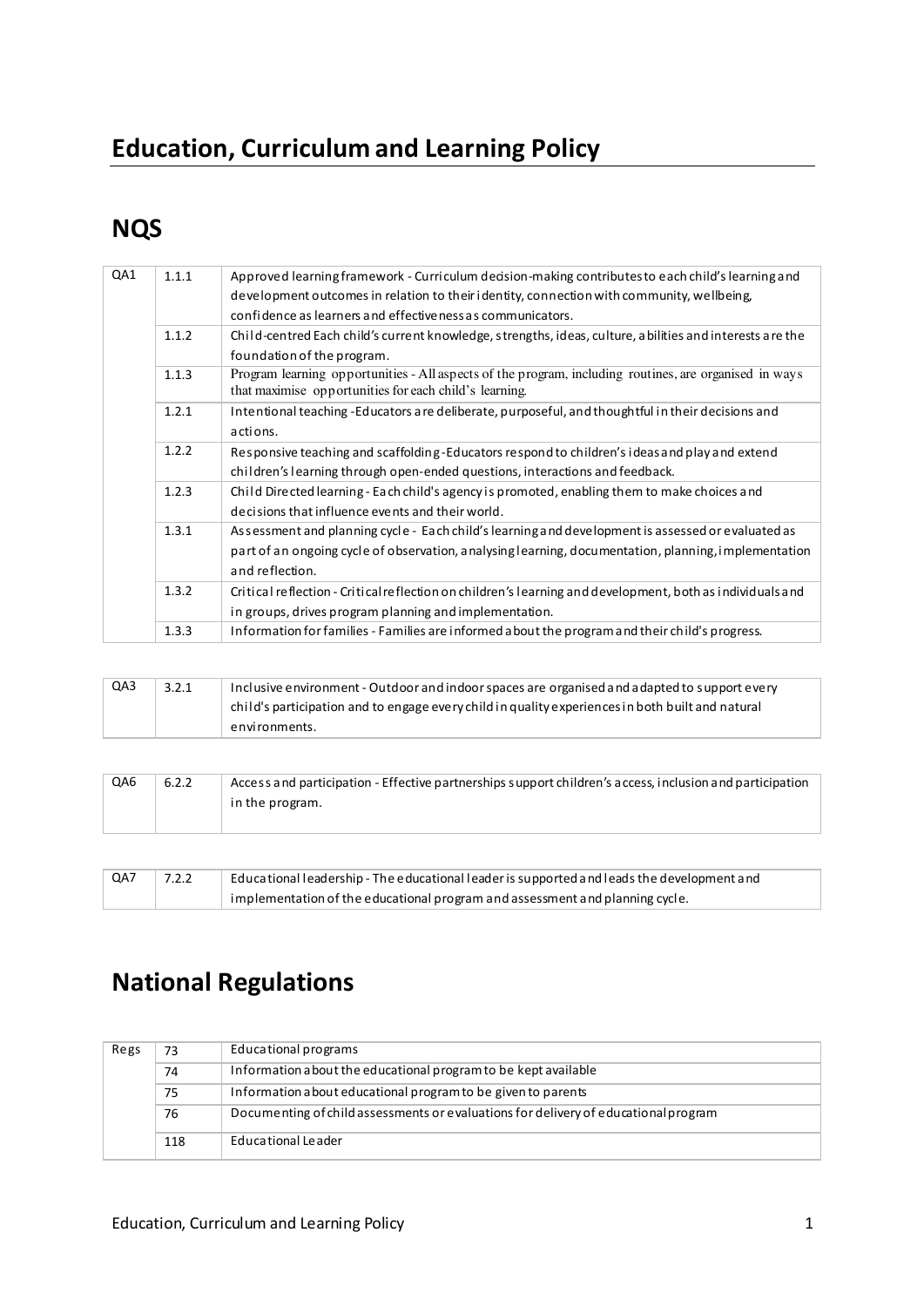### **EYLF**

 $LO1 -$ All Learning Outcomes under the Early Years Learning Framework will be addressed through our Policy LO<sub>5</sub> and practices.

## Aim

To create a positive, inclusive learning environment which encourages children to engage in activities and experiences based on their interests and everyday lives, and achieve the Learning Outcomes of an approved learning framework.

### **Related Policies**

**Additional Needs Policy Physical Activity Promotion Policy** Physical Environment (Workplace Safety, Learning and Administration) Policy Record Keeping and Retention Policy Relationships with Children Policy

## Implementation

#### **Our Educational Leader is Jessica Ellix**

The role of the Educational Leader is to affirm and extend educators' teaching practices, support the development of curriculum based on an approved learning framework and ensure children progress towards and achieve the outcomes of that framework.

#### Our service is committed to the Early Years Learning Framework (EYLF).

"While educators may plan or assess with a focus on a particular outcome or component of learning, they see children's learning as integrated and interconnected. They recognise the connections between children, families and communities and the importance of reciprocal relationships and partnerships for learning. They see learning as a social activity and value collaborative learning and community participation." Early Years Learning Framework p 14

#### **EYLF Learning Outcomes**

The Learning Outcomes recognise the importance of literacy, numeracy and social and emotional development.

- 1. Children have a strong sense of identity
- 2. Children are connected with and contribute to their world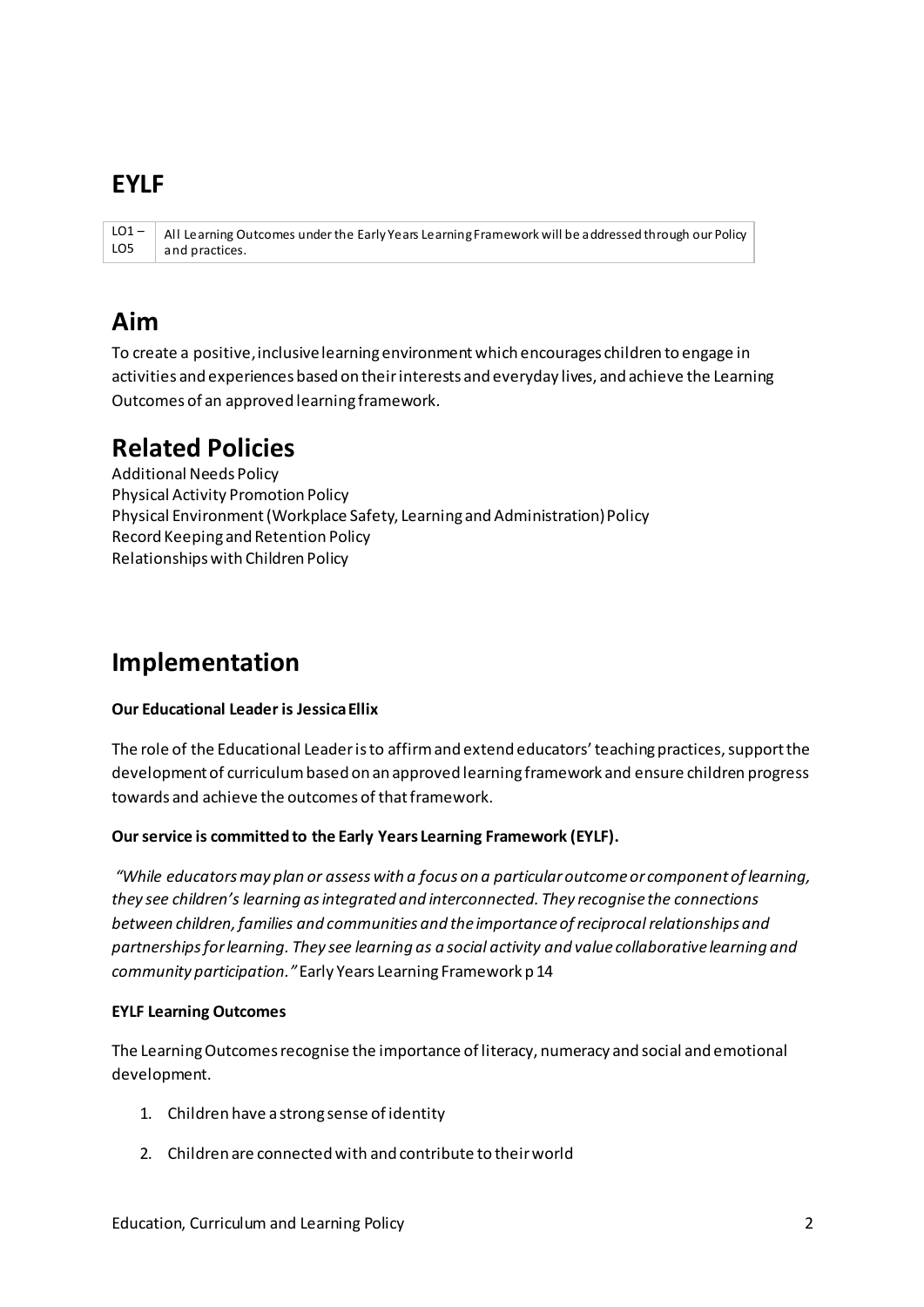- 3. Children have a strong sense of wellbeing
- 4. Children are confident and involved learners
- 5. Children are effective communicators

#### Educators will:

- plan a Curriculum based on children's interests, culture, language, ideas, play and everyday lives ie connections between children, families and communities
- work in partnerships with families to achieve Learning Outcomes, and encourage families to contribute to the Curriculum by sharing information about their child or completing activities with children
- build connections between the service, schools and the local community
- include children in decision making, including decisions about indoor and outdoor spaces, programming, routines and documenting their achievements, and give them appropriate levels of responsibility
- make use of spontaneous 'teachable moments' to scaffold children's learning
- engage in sustained shared conversations with children to extend their thinking
- support children's learning by participating in child led play
- provide a balance between child led, child initiated and educator supported learning by creating learning environments and activities that stimulate children's imagination, creativity and curiosity and encourage children to investigate, experiment , explore, solve problems, create and construct
- use strategies like demonstrating, dramatic play, role play, open questioning, speculating, explaining, shared thinking and problem solving to promote and extend children's learning
- use resources (eg man- made and natural loose parts) and implement activities (eg dramatic play, visual arts, role play, games) to promote learning across all Learning Outcomes
- create outdoor learning spaces which invite open-ended interactions, spontaneity, risk-taking, exploration, discovery and connection with nature
- create both indoor and outdoor spaces that stimulate children's imagination, creativity and curiosity and encourage children to investigate, experiment and solve problems
- regularly provide opportunities for children to learn individually and as part of a group
- regularly assess what each child knows, can do and understands through an ongoing cycle of planning, documenting and evaluating, and then implement activities to help each child achieve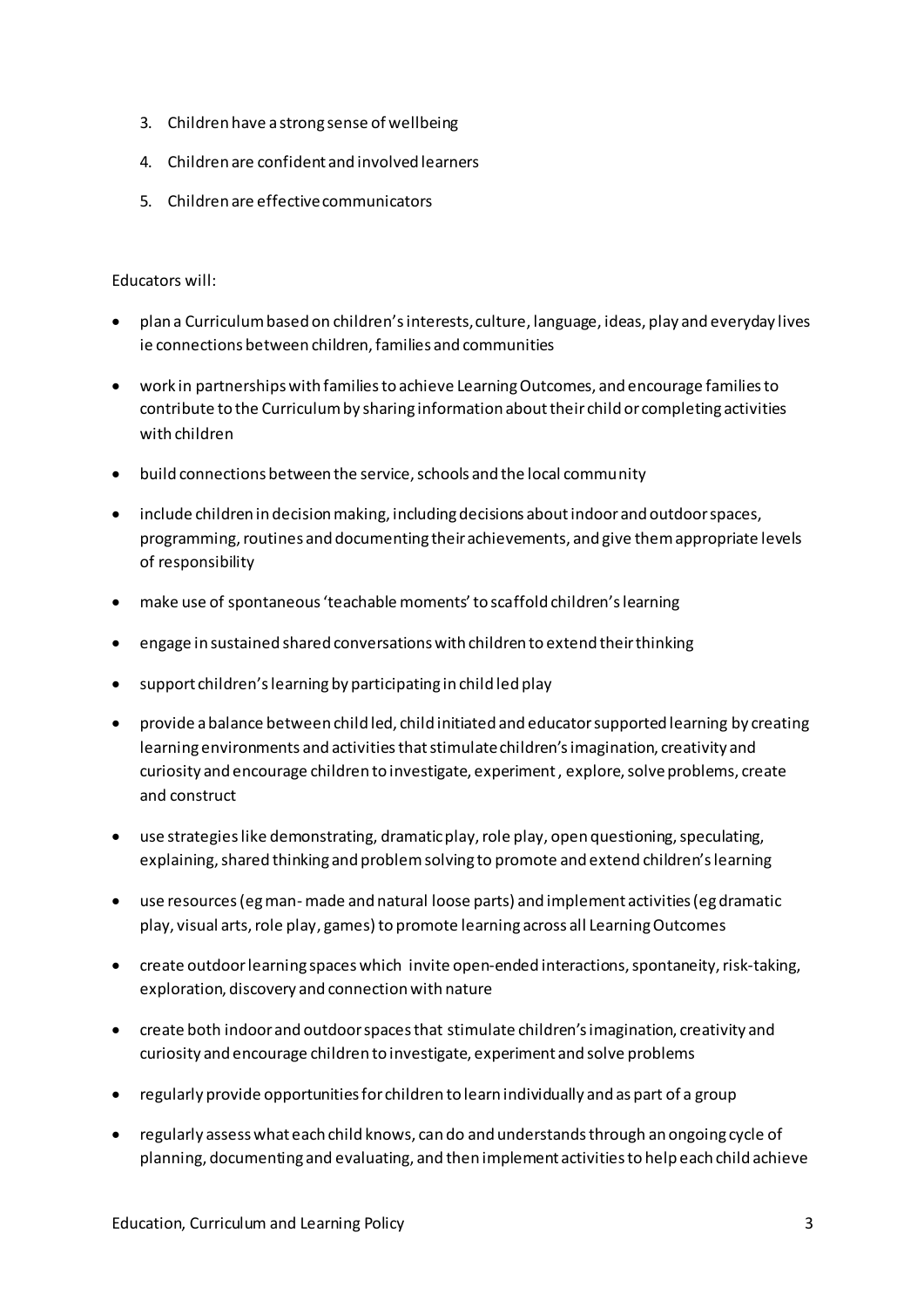all Learning Outcomes. Assessments will take into account the period of time each child spends at the service

- regularly add to a learning portfolio for each child which includes written assessments of the child's learning. Portfolios will be available for a child's family members to view but they remain the property of the Service for the duration of the child's enrolment
- plan the curriculum with each child and the learning outcomes in mind, and remember that learning is not always predictable and linear
- celebrate the achievements and learning of each child
- with parents' consent, liaise with external agencies and professionals to support children with additional needs
- regularly (at least weekly) evaluate their practices and reflect on how well the Curriculum is helping each child progress towards and achieve the Learning Outcomes
- display the daily curriculum in children's rooms and encourage families to contribute, make suggestions or ask questions about children's learning at any time
- provide the following information to parents whenever requested:
	- o the content and operation of the educational program
	- $\circ$  information about the child's participation in the program
	- o assessments of the child's developmental needs, interests, experiences and progress against the Learning Outcomes.

### **Sources**

**Education and Care Services National Law and Regulations National Quality Standard Early Years Learning Framework** 

### **Review**

The policy will be reviewed annually by:

- Management
- Employees
- Families
- Interested Parties